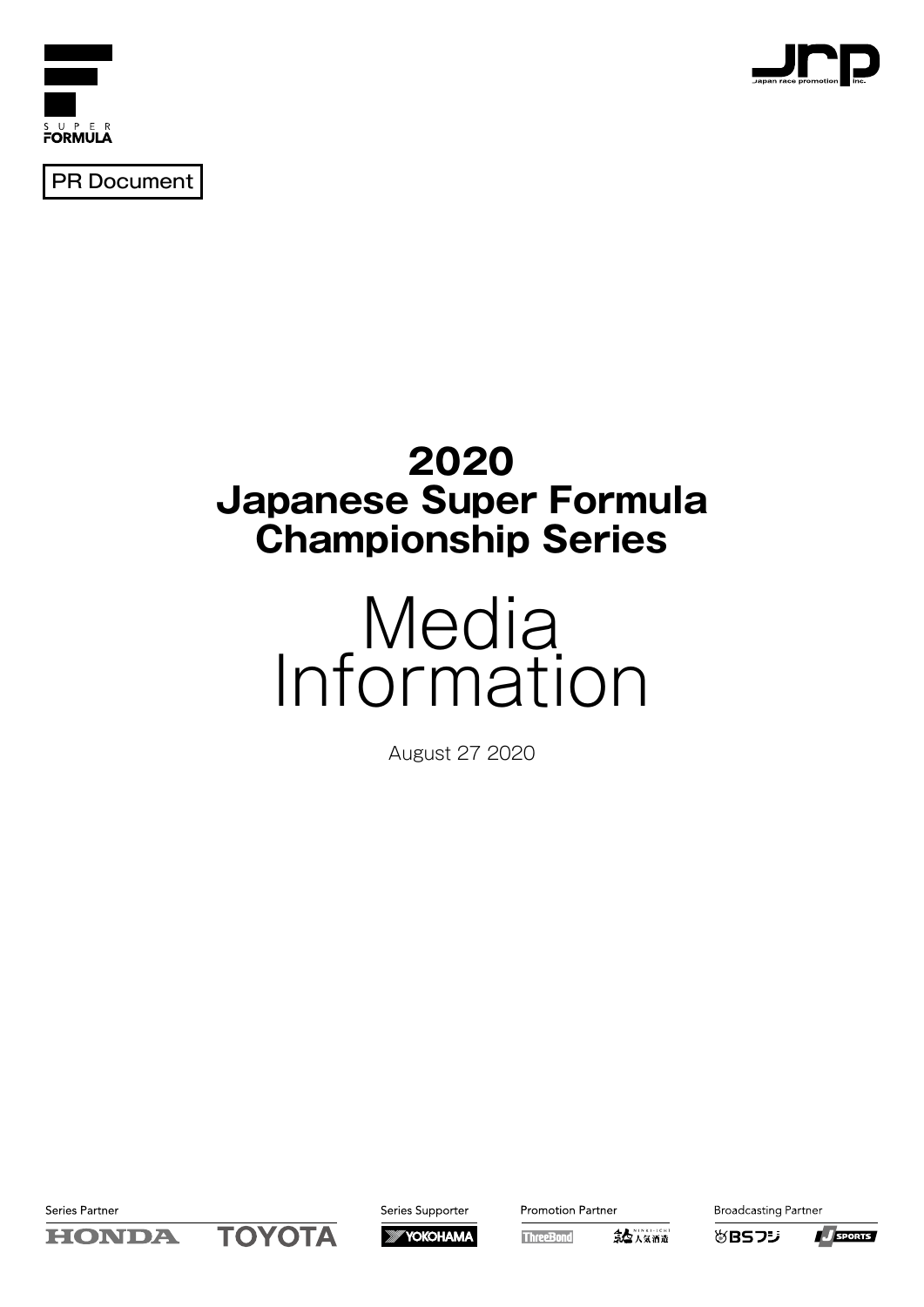



#### **Super Formula : Then and Now**

 In the 1950s, the Fédération Internationale de I'Automobile (FIA) launched the Drivers' Championship to find the world's fastest formula car drivers the purest form of racing machine. That ethos was passed on to all FIA national member organizations.Top-level formula motor racing has been held in Japan in various forms since 1973, when Formula 2000 was first launched. The competition evolved into Formula Two in 1978 and then Formula 3000 in 1987. Japan Race Promotion, Inc. (JRP) was established in 1995 and continued carrying the competition torch in 1996 under the name of Formula Nippon.

 In 2013, the name of the competition was changed again to Japanese Championship Super Formula and a bold plan was implemented to upgrade the race cars and lift the profile of the competition with the clear aim of spreading the appeal of Super Formula from Japan to other parts of Asia. Another hope was to turn the series into a third great open-wheel racing competition to go along with Formula One and IndyCar. The competition's name was changed again in 2016 to Japanese Super Formula Championship.

 In 2017, BS Fuji began broadcasting live Super Formula races, giving many motorsport fans the chance to watch championship races on free-to-air television.



 In the early days, formula racing in Japan was led by top drivers such as Kunimitsu Takahashi, Kazuyoshi Hoshino and Satoru Nakajima, who later competed on the global stage in Formula One. During the Formula 3000 era, Michael Schumacher competed in Japan, as did his brother Ralf Schumacher, Eddie Irvine and Toranosuke Takagi who competed in Formula Nippon. All of them were tenacious drivers aiming to make it into Formula One.







Satoru Nakajima Michael Schumacher Heinz-Harald Frentzen Eddie Irvine





ΤΟΥΟΤΑ **HONDA** 



**Promotion Partner** 

**ThreeBond** 

第七八気酒造

**Broadcasting Partner** 

めBSフジ



1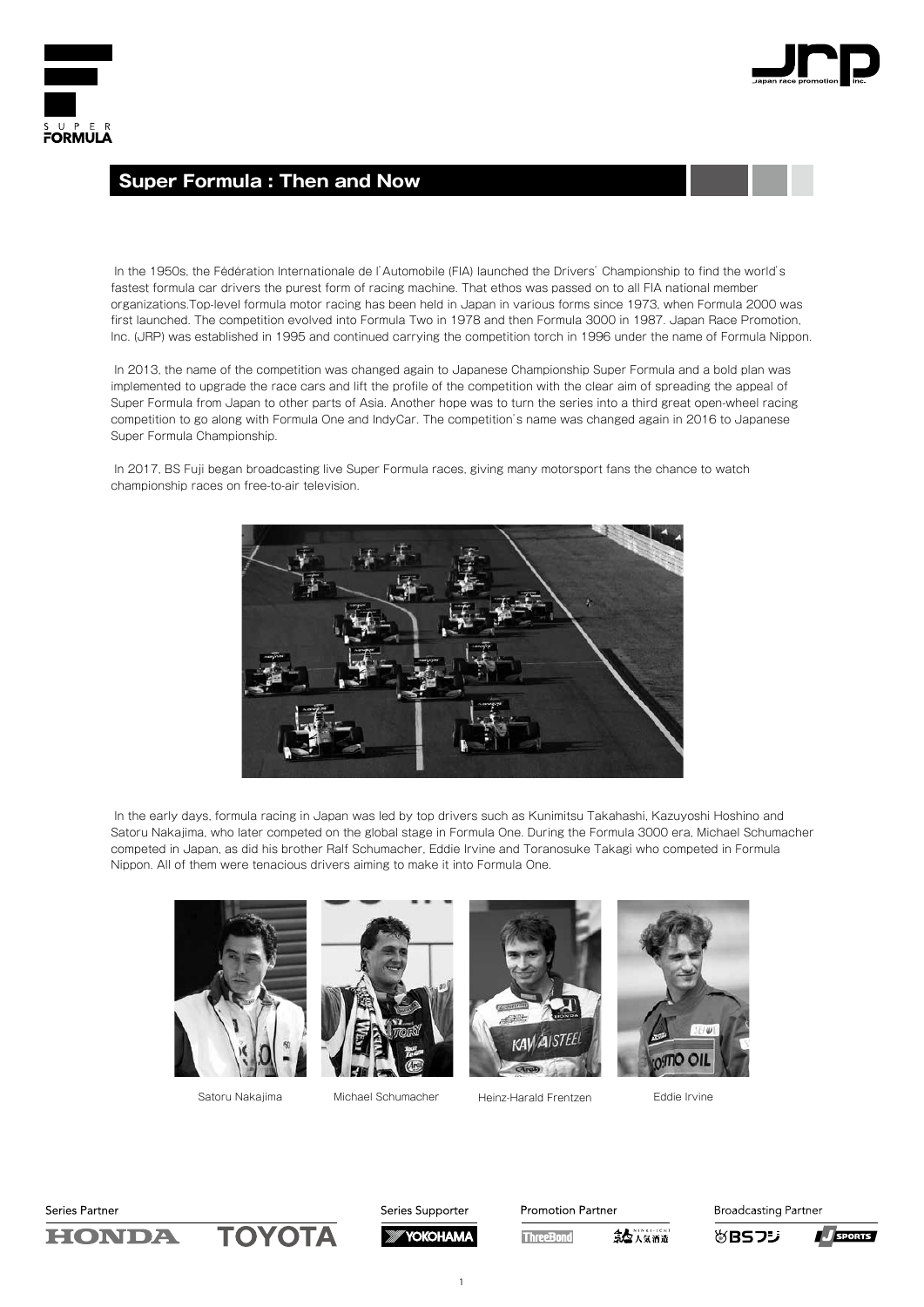



#### **Super Formula : Then and Now**

 More recently, drivers such as the 3-time winner of the 24 Hours of Le Mans Andre Lotterer, Benoit Treluyer, Loic Duval and 2-time LeMans winner Kazuki Nakajima have been winners of the Japanese Championship. In 2015, Kamui Kobayashi, who competed in Formula One until the previous season, made a triumphant return to Japanese circuits, mesmerizing spectators with his driving skills.

 Stoffel Vandoorne, who was the GP2 2015 Champion, competed in the 2016 Super Formula series, while the GP2 2016 Champion Pierre Gasly raced in the 2017 series. Both drivers went on to make their debuts in Formula One. Swedish driving sensation 2-time F3 Macau Grand Prix Champion Felix Rosenqvist also drove in Super Formula in 2017 against the likes of Gasly. Rosenqvist now competes in IndyCar in the U.S. and was crowned Rookie of the Year in 2019. All of these top-class drivers racing in Super Formula have spurred even greater interest worldwide in the series in recent years.





Kamui Kobayashi Stoffel Vandoorne Pierre Gasly

 In the 2019 season, Super Formula welcomed many new promising drivers who competed overseas, such as 2-time F3 Macau Grand Prix winner Daniel Ticktum, Alex Palou, Artem Markelov and Tadasuke Makino.

 The 2020 season will bring with it the first female to race in the series in 23 years, one of 6 rookies who will participate in the championship. F1 Red Bull junior drivers will once again line up against the rest of the tremendously talented fieldincluding 2019 Champion Nick Cassidy. Not only finishing well, but racing in the series has become synonymous with being known as one of the top drivers in the world.

 From the 2014 season, Super Formula used the SF14 chassis, which was manufactured by Italian company Dallara Automoboli. Toyota and Honda supplied 2.0 liter turbo-charged inline-4 direct injection engines (NRE engines) and introduced technical innovations to deliver ongoing improvements in fuel efficiency and power output. The SF14 and NRE package lifted race competition levels, leading to very close races fought over the tightest of margins.

Super Formula introduced an even safer next-generation Dallara made chassis in the form of the SF19 in the 2019 season. All cars will once again be fitted with a fuel restrictor system. And the overtaking system (OTS) can be used by drivers for a total of up to 100 seconds per race.



Series Partner ΤΟΥΟΤΑ **HONDA** 

Series Supporter YOKOHAMA **Promotion Partner** 

**ThreeBond** 第七八年通道 **Broadcasting Partner** 

めBSフジ

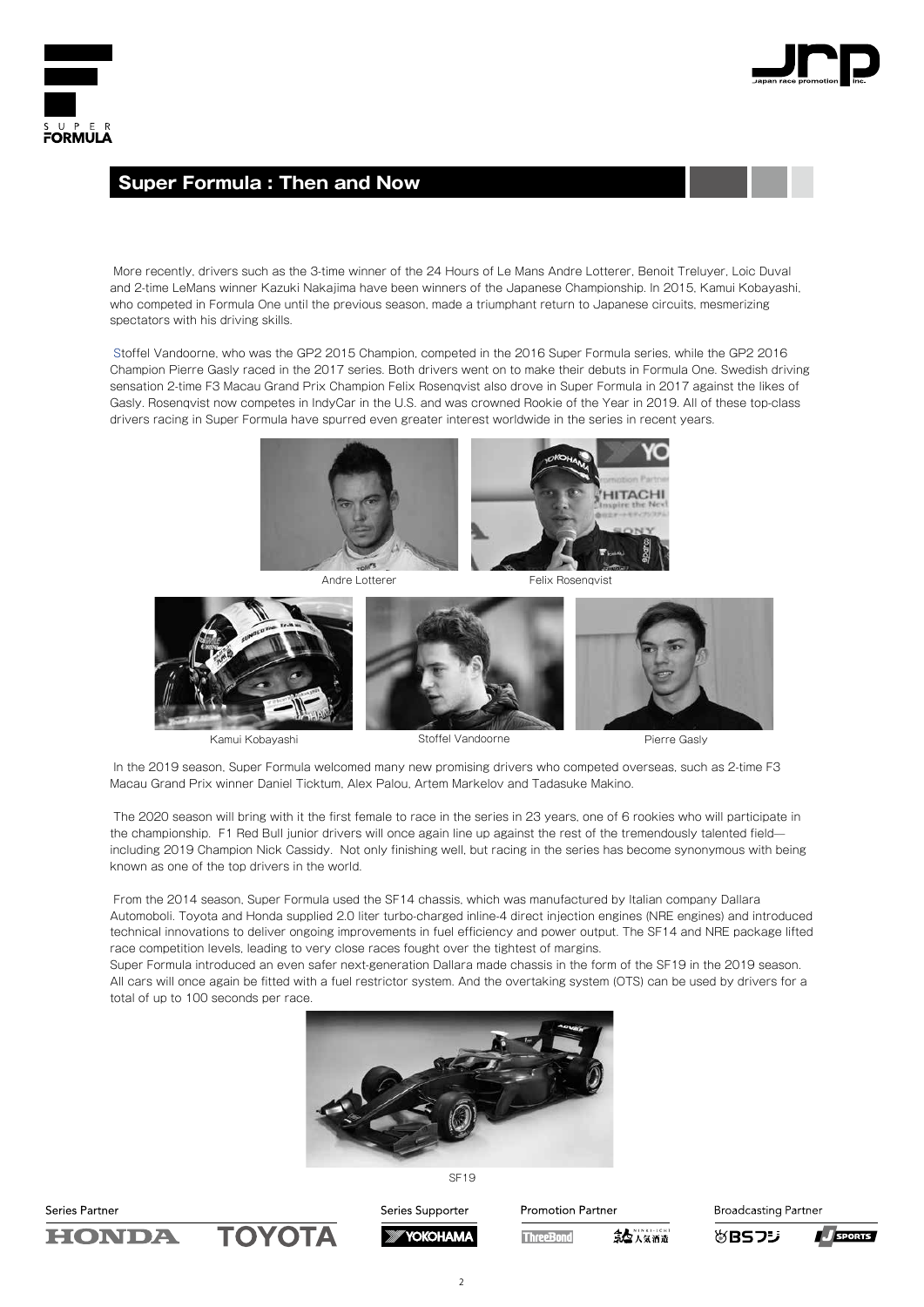



## **Super Formula : Then and Now**

 In 2016, Yokohama became the competition's official tire supplier, marking its return to top level formula racing after a hiatus of nearly 20 years. The company supplies its ADVAN racing tires, which are known for safety and also for being highly competitive.



 Excluding the engines, Super Formula racing cars are essentially single-manufacturer machines, meaning qualifyings and races are fought over extremely tight margins of less than 1 second. The outcome of each race comes down to pure competition between drivers and a battle of wits between engineers working to get the most out of the cars. Super Formula races are run on world championship tracks such as Suzuka Circuit, Fuji Speedway and Twin Ring Motegi.

Races are also held on old-style circuits such as Sportsland Sugo, Okayama International Circuit and Autopolis, where even the smallest errors are punished, making them popular among overseas drivers due to the narrow margins involved.

Series Partner

**TOYOTA HONDA** 



**Promotion Partner** 

54人気洒造 **ThreeBond** 





3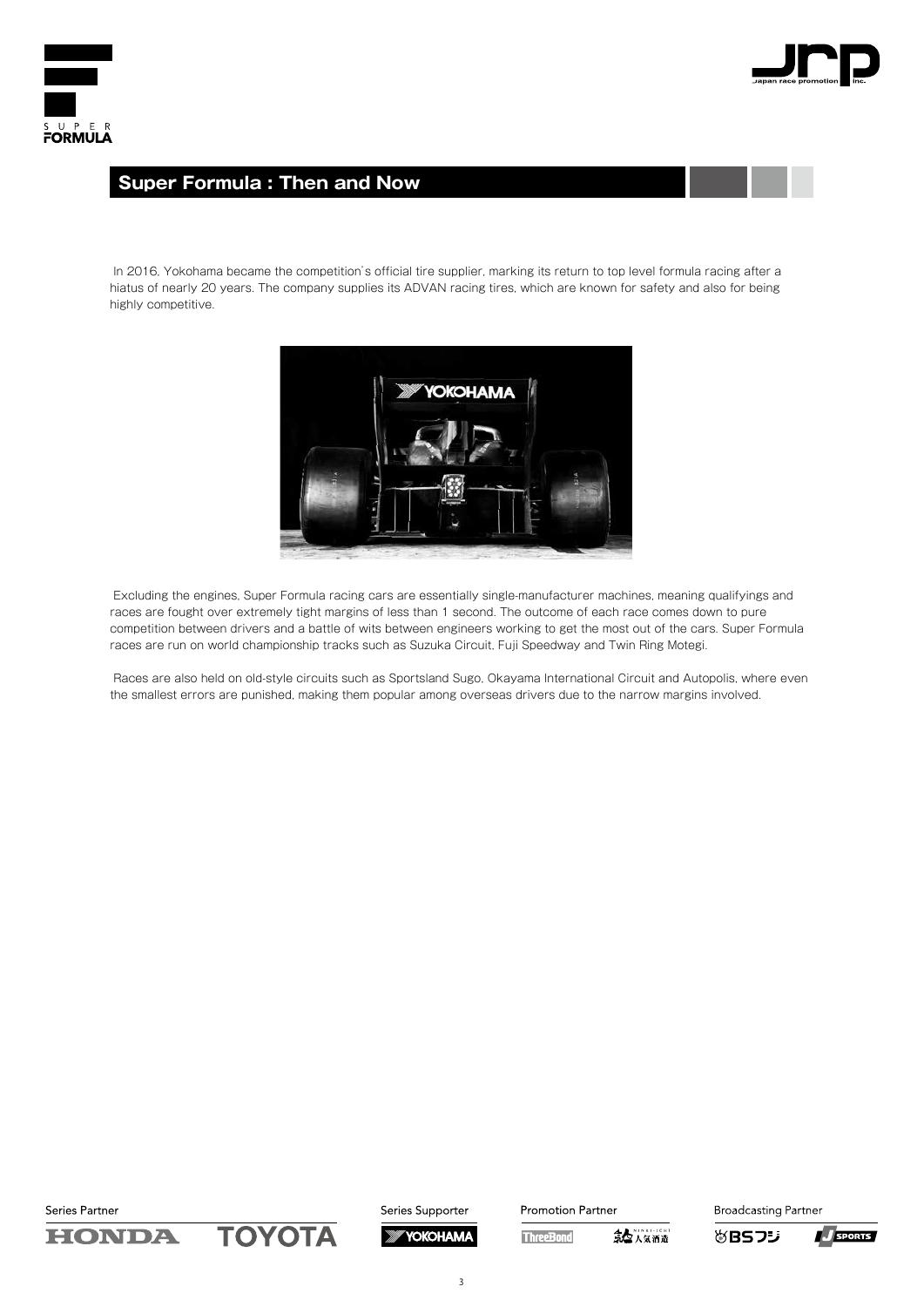



## **Race Calendar**

#### ■Race Events

| Round | Circuit                                      | <b>Dates</b>        |
|-------|----------------------------------------------|---------------------|
| Rd. 1 | Twin Ring Motegi                             | <b>August 29-30</b> |
| Rd. 2 | <b>OKAYAMA International Circuit</b>         | September 26-27     |
| Rd. 3 | Sportsland SUGO                              | October 17-18       |
| Rd. 4 | <b>AUTOPOLIS International Racing Course</b> | November 14-15      |
| Rd. 5 | Suzuka Circuit                               | December 5-6        |
| Rd. 6 | Fuji Speedway                                | December 19-20      |

Note: Round 7 (Final Round) will be held under the event name "19th JAF Suzuka Grand Prix"

#### **■Pre-Season Test Schedule**

| Circuit          | <b>Dates</b> |
|------------------|--------------|
| Fuji Speedway    | March 24-25  |
| Twin Ring Motegi | August 28    |

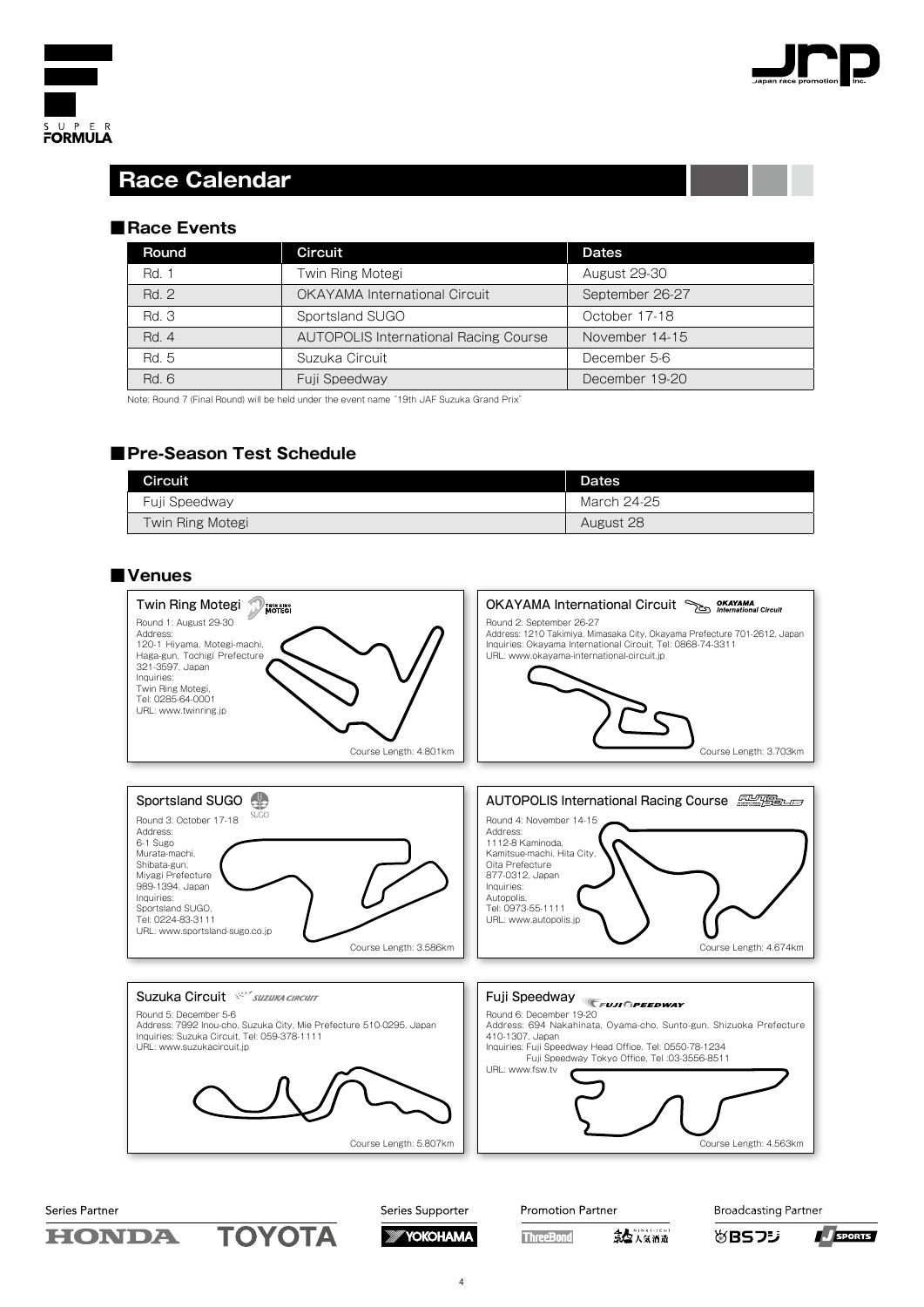



## **2020 Season Format**

#### ■ Qualification Format

A knock-out format will be used in each qualifying: Q1, Q2, Q3 will be held, with all cars taking part in Q1, the top 14 cars will progress on to Q2, and the top 8 cars will progress on to Q3.

Depending on the circuit, drivers may be divided into groups for Q1 to avoid on-track traffic,

#### ■Point Allocation System

|                                       | 1st    | 2 <sub>nd</sub> | <b>3rd</b> | 4th | 5th | 6th | 7th. | 8th | 9th | 10th | 11th<br>and<br>below |
|---------------------------------------|--------|-----------------|------------|-----|-----|-----|------|-----|-----|------|----------------------|
| Qualifying Points                     | ◠<br>U |                 |            |     |     |     |      |     |     |      |                      |
| Points Per Race (1 Race Per Round) 20 | 20     | 5               |            | R   | R   | ь   |      | ت   |     |      |                      |

※At the conclusion of the final race, the ranking of any drivers or teams with the same number of points shall be determined by superior race results, with teams or drivers that secured more high-point finishes during the season gaining precedence.

For the 2020 season, the best five finishes in Qualifying and Races out of the seven rounds will be counted towards Championship Points.

#### ●Rookie of the Year:

Should there be three or more rookie drivers participating for the first time in the Super Formula series, the rookie driver with the highest number of points at the end of the season shall be named Rookie of the Year.(A rookie is deemed as a driver that has competed in less than 4 Super Formula Championship races)

●Team Points:

a) Team Points are calculated by adding the points earned by the driver or drivers belonging to the team.

b) Should a team enter more than two cars at any race event, only the best two results shall be taken into account. c) Pole position points shall not be included in Team Points calculations.

#### ■ Champion & Rookie of the Year

The Series Champion is determined by the total number of points awarded based on each race. Three prizes are awarded to drivers and teams in the Japanese Super Formula Championship Series.

- ●Champion Team
- Economy, Trade and Industry Minister's Cup (TBC)
- ●Champion Driver

Driver's Champion Cup / Japan Tourism Agency Commissioner's Cup (TBC) / Liberal Democratic Party Parliamentary Association for Motorsports Cup

●Rookie of the Year

Trophy

Series Partner

**HONDA** 

ΤΟΥΟΤΑ



YOKOHAMA

**Promotion Partner** 

**ThreeBond** 第七八氢酒造



めBSフジ

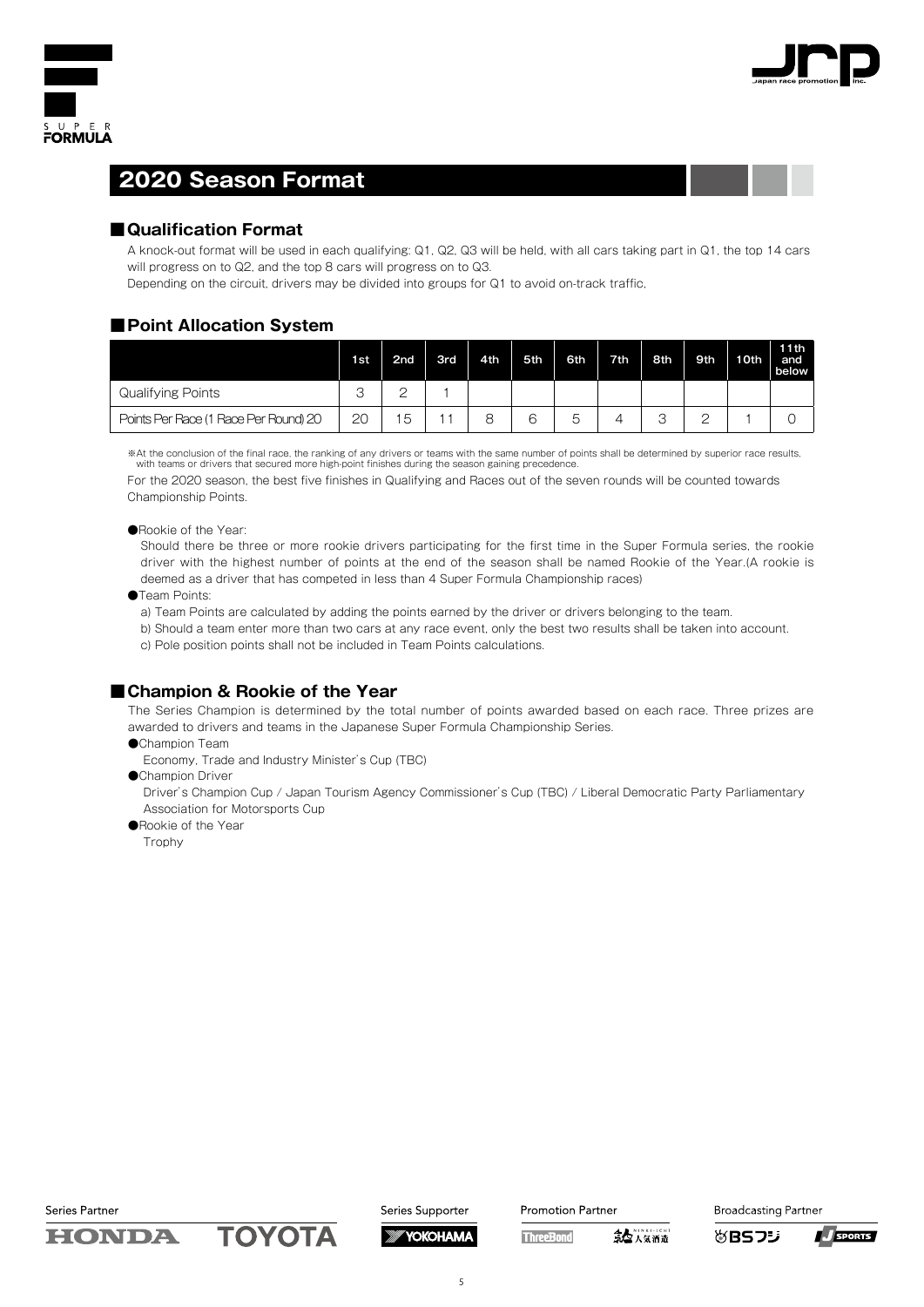



## **2020 Series Changes**

#### ■ **Qualifying Format**

Points will be awarded to the top three qualifying finishers: 1st 3 points, 2nd 2 points, 3rd 1 point.

#### ■ Championship Point Allocations

|  |  |  |  | The following points will be allocated to drivers each championship race |  |
|--|--|--|--|--------------------------------------------------------------------------|--|
|  |  |  |  |                                                                          |  |

1st 20 points 2nd 15 points 3rd 11 points 4th 8 points 5th 6 points

6th 5 points 7th 4 points 8th 3 points 9th 2 points 10th 1 point

#### **■Fire Extinguishing Duty Designation**

Of those personnel permitted to work in each team's pit, at least one of those persons must be designated for fire extinguishing duty. All of the 4 personnel that handle tire changes may be designated for that duty.

#### **■Fuel Capacity**

Fuel capacity for all machines will be set at 90 liters. This provision will be managed according to series' special regulations.

#### **■Increase in Wet Tires**

The number of wet tires that can be used during a race event will increase from the previous 4 sets to a maximum of 6 sets (12 front, 12 rear tires)

#### **■Clearly Set Tire Management Procedures**

Tires that are maintained at temperatures which are remarkably higher than those in confined spaces or outside temperatures will not be permitted for use.

#### ■ Course Layout Change Not Permitted

Course layout changes shall not be permitted

#### ■Number of Cars in Q<sub>2</sub>

The number of cars moving on to Q2 will change from 12 to 14 cars.

#### ■ Stalled Cars Will Start from the Last Grid

During the formation lap, if a car stalls out or if they stall out after they have reached the grid for the formation lap, that car shall start the race from the last starting spot on the grid.

#### ■ Addition of Extra Formation Lap

If the race cannot be started after the cars have come to rest in their perspective grids, either by notification by the use of signals or through the Extra Lap Formation board, an extra formation lap may take place.

#### ■ Cars Must Reach Parc Ferme

Once the checker flag has been brought out after each session, each car must reach Parc Ferme. If a car has stopped on course due to the lack of fuel, that car may be the subject of a penalty.

#### **■Tire Pressure Management Regulation**

After the start or finish, the amount of tire pressure/tire temperatures shall be checked. If it is found that either are not in accordance with regulations, that car may be the subject of a penalty.

#### **■Full Course Yellow (FCY)**

The use of Full Course Yellow is currently be contemplated.

#### ■ Only one spec of slick tires will be used.

■There will be no mandatory tire changes.

- There will be no re-fueling, once pit lane is closed.
- ■Race distances will be shortened, due to no re-fueling.



HONDA

ΤΟΥΟΤΑ

Series Supporter **YOKOHAMA**  **Promotion Partner** 

**ThreeBond** 

第七八気酒造

**Broadcasting Partner** 

めBSフジ

**J** SPORTS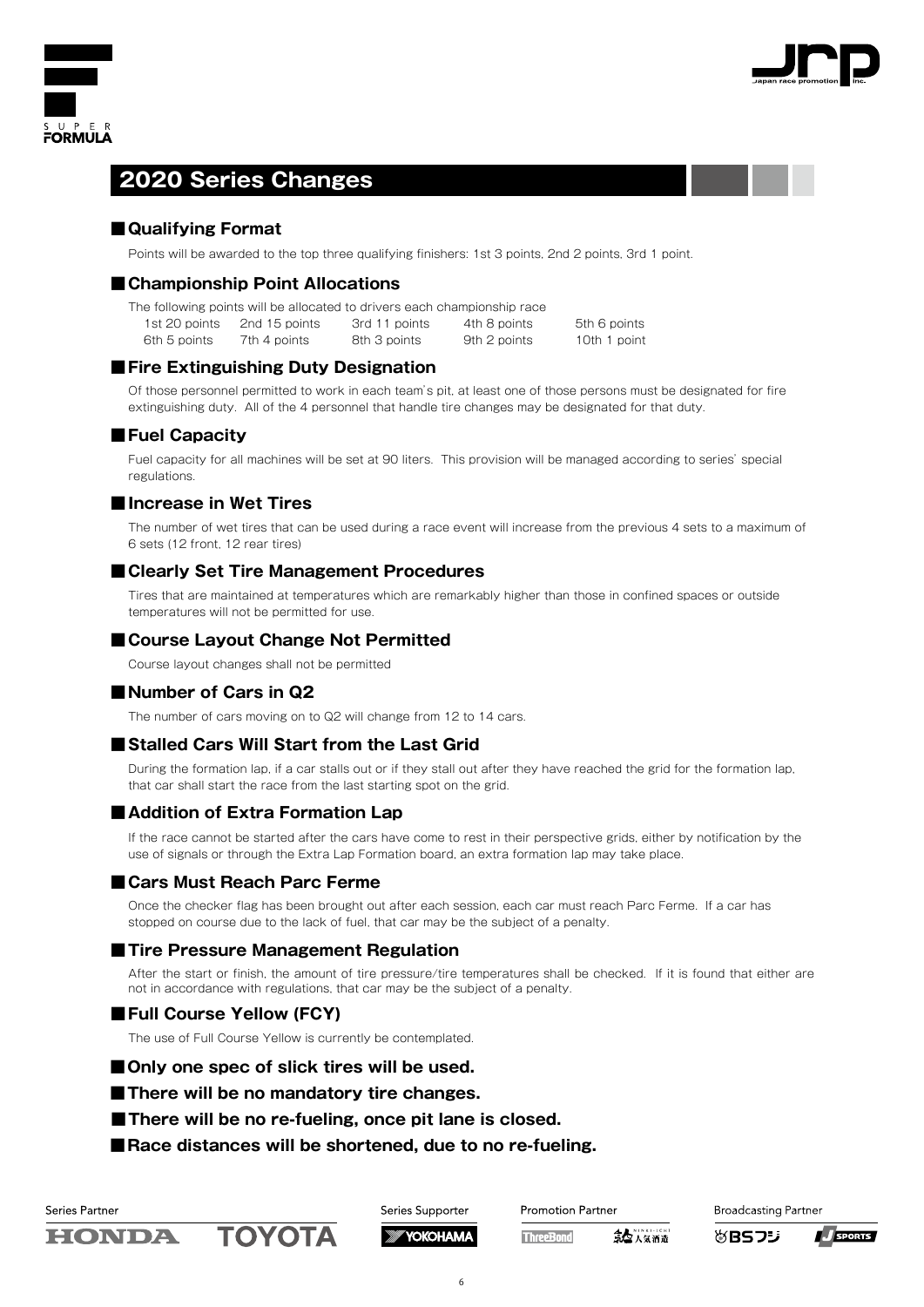



|  | / Streamin |  |
|--|------------|--|
|  |            |  |
|  |            |  |

| TV/Worldwide Streaming/VOD                                                                                                                                                             |
|----------------------------------------------------------------------------------------------------------------------------------------------------------------------------------------|
| Motorpsort.com<br>The Race (YouTube channel)<br>the-race.com/youtube<br>Red Bull TV<br><b>REV TV (Canada)</b>                                                                          |
| Domestic Broadcasts and Streaming/VOD                                                                                                                                                  |
| <b>BS Fuji (Broadcasts only in Japanese)</b><br><b>Jackboon Space Streems</b> , VOD in Japanese)<br>Gyao! (VOD in Japanese-10 days after each race)<br>http://gyao.yahoo.co.jp/sports/ |
| YouTube (Super Formula Official Channel)                                                                                                                                               |
| ■ Qualifying and race digests<br>Special Super Formula content, interviews and more!<br>https://superformula.net/sf2/video-library<br>https://www.youtube.com/user/superformulavideo   |
|                                                                                                                                                                                        |
| All the latest information will be posted on superformula.net                                                                                                                          |

Live Timing

**Live timing for practice sessions, Qualifying, Races will be available on the official Super Formula app**



Promotion Partner

**ThreeBond** 第七 人気洒造



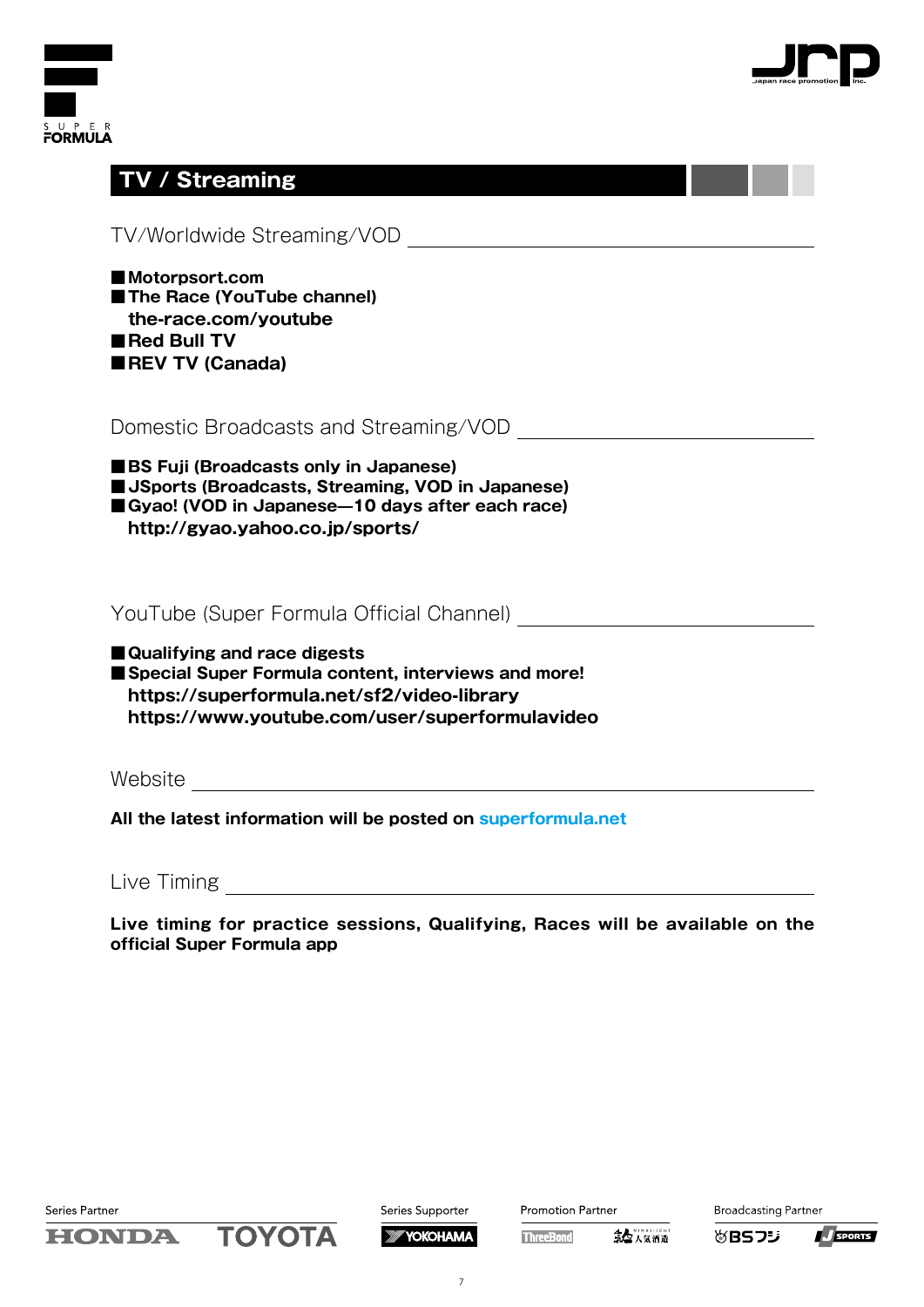



## **Key Specifications**

#### **■Chassis**

| Manufacturer            | Dallara Automobili S.p.A. (Italy)               |
|-------------------------|-------------------------------------------------|
| Length                  | 5.233mm                                         |
| Wheelbase               | 3.115mm                                         |
| Width                   | 1.910mm                                         |
| Height                  | 960mm                                           |
| Minimum weight          | 670kg                                           |
| Gearbox                 | Ricardo 6-speed gearbox with paddle shift       |
| <b>Brakes</b>           | Brembo calipers, Brembo carbon discs            |
| Steering system         | KYB electric power steering system              |
| Front suspension set up | Pushrod, torsion-bar spring                     |
| Rear suspension set up  | Pushrod suspension                              |
| Safety standards        | Complies with 2016-17 FIA F1 safety regulations |

#### **■Engine**

| Manufacturer /      | Honda Motor / M-TEC / HR-417E |
|---------------------|-------------------------------|
| Supplier / Model    | Toyota Motor / TRD / TRD01F   |
| <b>Displacement</b> | 2.000cc                       |
| Type                | Inline-four, direct injection |
| Supercharger        | Garrett turbocharger          |
| Minimum weight      | 85kg                          |
| Power               | 405kw (550ps) and above       |
| Limiter             | Fuel flow restrictor          |

※\*In accordance with 2020 SUPER FORMULA Sporting Regulations, competitors in each motorsport category will be restricted to the use of a single engine for the whole year.

#### **■Tires**

| Manufacturer | Yokohama Rubber Co., Ltd.            |
|--------------|--------------------------------------|
| Size         | Front: 270/620/R13 Rear: 360/620/R13 |









Promotion Partner

**ThreeBond** 

第七人気酒造

**Broadcasting Partner VBSフジ** 

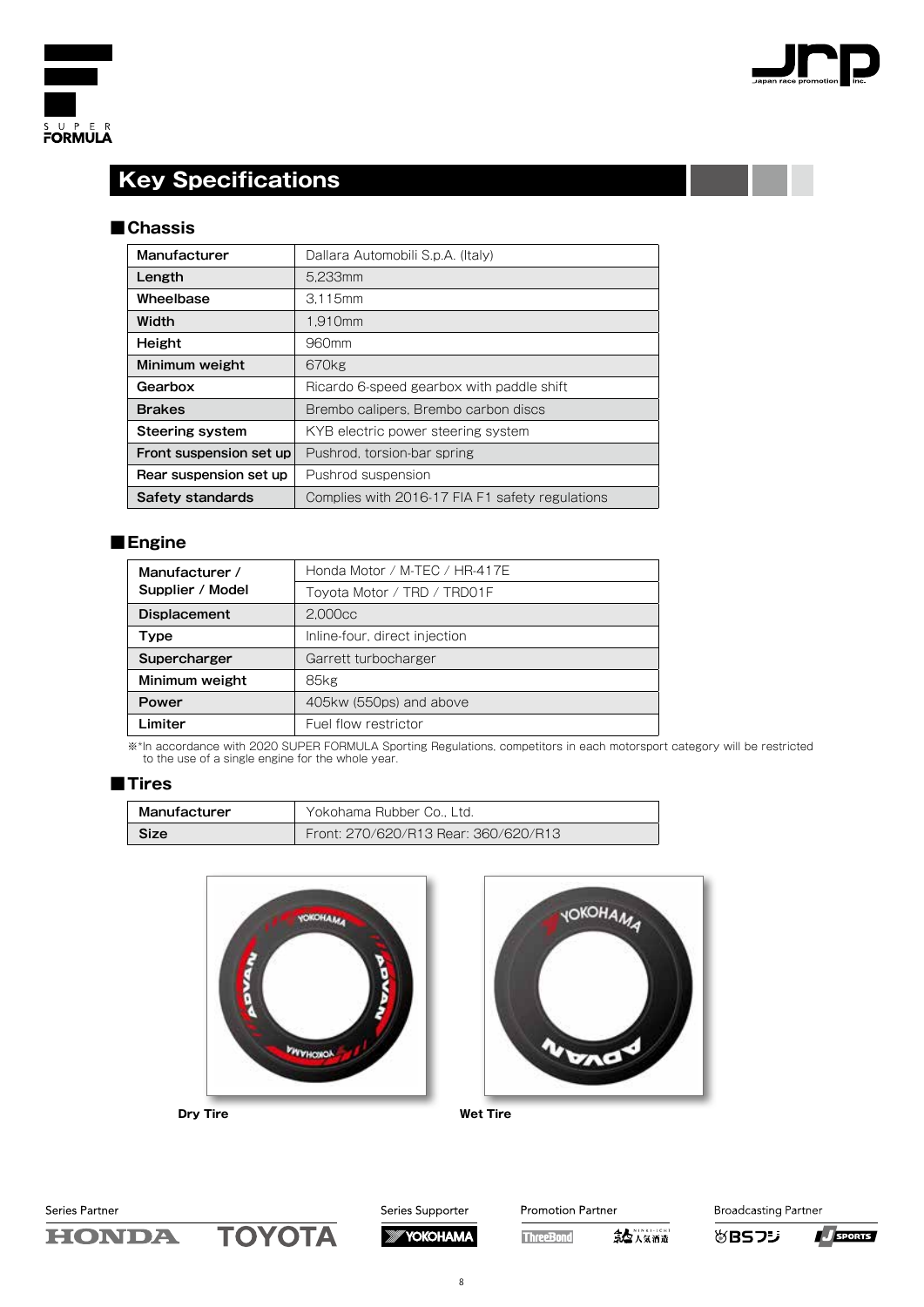



## **2020 Entry List**

Drivers are subject to change anytime. The entry list will be updated prior to each race and posted on superformula.net.

| Car<br>No.     | Driver              | Date of Birth<br><b>Country of Origin</b> | Team                          | Entrant                  | Team<br>Manager    | Engine                            |
|----------------|---------------------|-------------------------------------------|-------------------------------|--------------------------|--------------------|-----------------------------------|
| $\overline{1}$ | Nick Cassidy        | 1994/8/19<br>New Zealand                  | VANTELIN TEAM TOM'S           | VANTELIN TEAM TOM 'S     | Nobuhide           | TOYOTA/                           |
| 36             | Kazuki Nakajima     | 1985/1/11<br>Japan(Aichi Prefecture)      |                               |                          | Tachi              | TRD01                             |
| З              | Kenta Yamashita     | 1995/8/3<br>Japan(Chiba Prefecture)       |                               |                          | Masahiko           | TOYOTA/                           |
| $\overline{4}$ | Sacha Fenestraz     | 1999/7/28<br>France                       | KONDO RACING                  | KONDO RACING             | Kondo              | TRD01                             |
| 5              | Naoki Yamamoto      | 1988/ 7/11<br>Japan(Tochigi Prefecture)   |                               |                          | Norimitsu          | HONDA/                            |
| 6              | Nirei Fukuzumi      | 1997/ 1/24<br>Japan(Tokushima Prefecture) | DOCOMO TEAM DANDELION RACING  | DANDELION RACING         | Yoshida            | M-TEC<br><b>HR-417E</b>           |
| 7              | Kamui Kobayashi     | 1986/9/13<br>Japan (Hyogo Prefecture)     |                               |                          | Tsugio             | TOYOTA/                           |
| 18             | Yuji Kunimoto       | 1990/ 9/12<br>Japan (Kanagawa Prefecture) | carrozzeria Team KCMG         | carrozzeria Team KCMG    | Matsuda            | TRD01                             |
| 12             | Tatiana Calderón    | 1993/3/10<br>Colombia                     | ThreeBond Drago CORSE         | THREEBOND DRAGO CORSE    | Ryu<br>Michigami   | HONDA/<br>M-TEC<br><b>HR-417E</b> |
| 14             | Kazuya Oshima       | 1987/4/30<br>Japan(Gunma Prefecture)      | ROOKIE Racing                 | ROOKIE Racing            | Tatsuya<br>Kataoka | TOYOTA/<br>TRD01                  |
| 15             | Juri Vips           | 2000/8/10<br>Estonia                      |                               | <b>MUGEN</b>             | Shinji             | HONDA/                            |
| 16             | Tomoki Nojiri       | 1989/ 9/15<br>Japan(Ibaraki Prefecture)   | <b>TEAM MUGEN</b>             |                          | Nakano             | M-TEC<br><b>HR-417E</b>           |
| 19             | Yuhi Sekiguchi      | 1987/12/29<br>Japan(Tokyo City)           |                               |                          | Kazuyoshi TOYOTA/  |                                   |
| 20             | Ryo Hirakawa        | 1994/3/7<br>Japan (Hiroshima Prefecture)  | <b>ITOCHU ENEX TEAM IMPUL</b> | <b>TEAM IMPUL</b>        | Hoshino            | TRD01                             |
| 38             | Hiroaki Ishiura     | 1981/4/23<br>Japan(Tokyo City)            |                               |                          | Yuji               | TOYOTA/                           |
| 39             | Sho Tsuboi          | 1995/ 5/21<br>Japan(Saitama Prefecture)   | JMS P.MU/CERUMO · INGING      | INGING MOTORSPORT        | Tachikawa          | TRD01                             |
| 50             | Sérgio Sette Câmara | 1998/ 5/23<br>Brazil                      |                               |                          | Kenichi            | HONDA/                            |
| 51             | Charles Milesi      | 2001/3/4<br>France                        | Buzz Racing with B-Max        | <b>B-MAX RACING TEAM</b> | Hasegawa           | M-TEC<br><b>HR-417E</b>           |
| 64             | Tadasuke Makino     | 1997/ 6/28<br>Japan(Osaka Prefecture)     | <b>TCS NAKAJIMA RACING</b>    | TCS NAKAJIMA RACNG       | Satoru             | HONDA/<br>M-TEC<br><b>HR-417E</b> |
| 65             | Toshiki Oyu         | 1998/8/4<br>Japan (Hokkaido Prefecture)   |                               |                          | Nakajima           |                                   |

Honda Motor / M-TEC engine: 5 teams, 9 cars Toyota Motor / TRD engine: 6 teams, 11 cars

Series Partner

**HONDA** 





**Promotion Partner** 

**ThreeBond** 

**Broadcasting Partner** 

**VBSフジ** 

34人気洒造

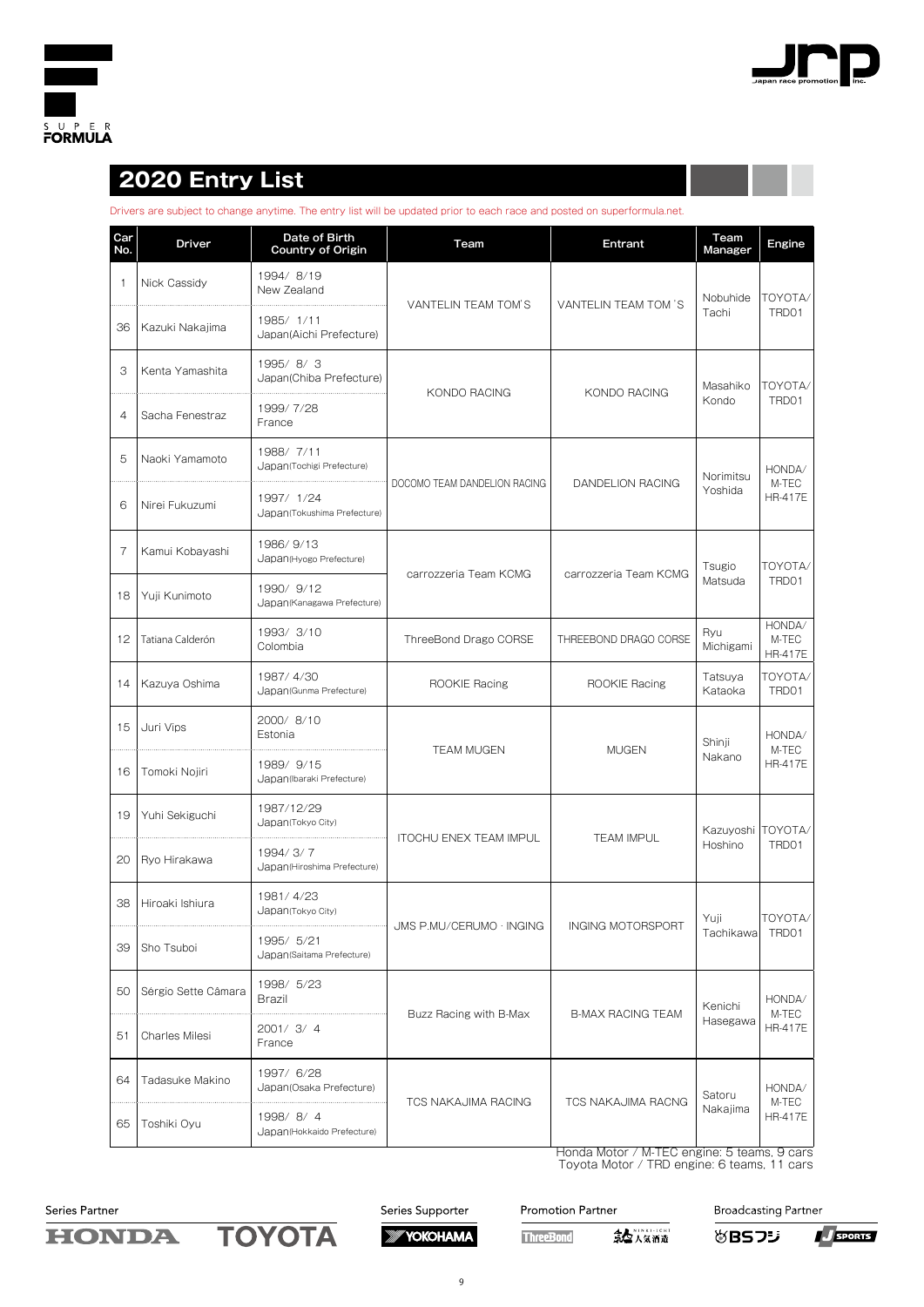



Series Partner/Series Supporter/Promotion Partner/Broadcasting Partner

Series Partner



**本田技研工業株式会社** http://www.honda.co.jp/



## **トヨタ自動車株式会社**

http://www.toyota.co.jp/

Series Supporter



**横浜ゴム株式会社** http://www.yrc.co.jp/



**株式会社スリーボンド** https://www.threebond.co.jp/



**人気酒造株式会社** http://www.ninki.co.jp/

Promotion Partner **Broadcasting Partner** 



**株式会社BSフジ** http://www.bsfuji.tv/



**株式会社ジェイ・スポーツ** http://www.jsports.co.jp/

Series Partner

HONDA

TOYOTA

Series Supporter **XXY YOKOHAMA**  Promotion Partner

5全人気洒造 **ThreeBond** 

**Broadcasting Partner** 

**&BSフジ** 

J SPORTS